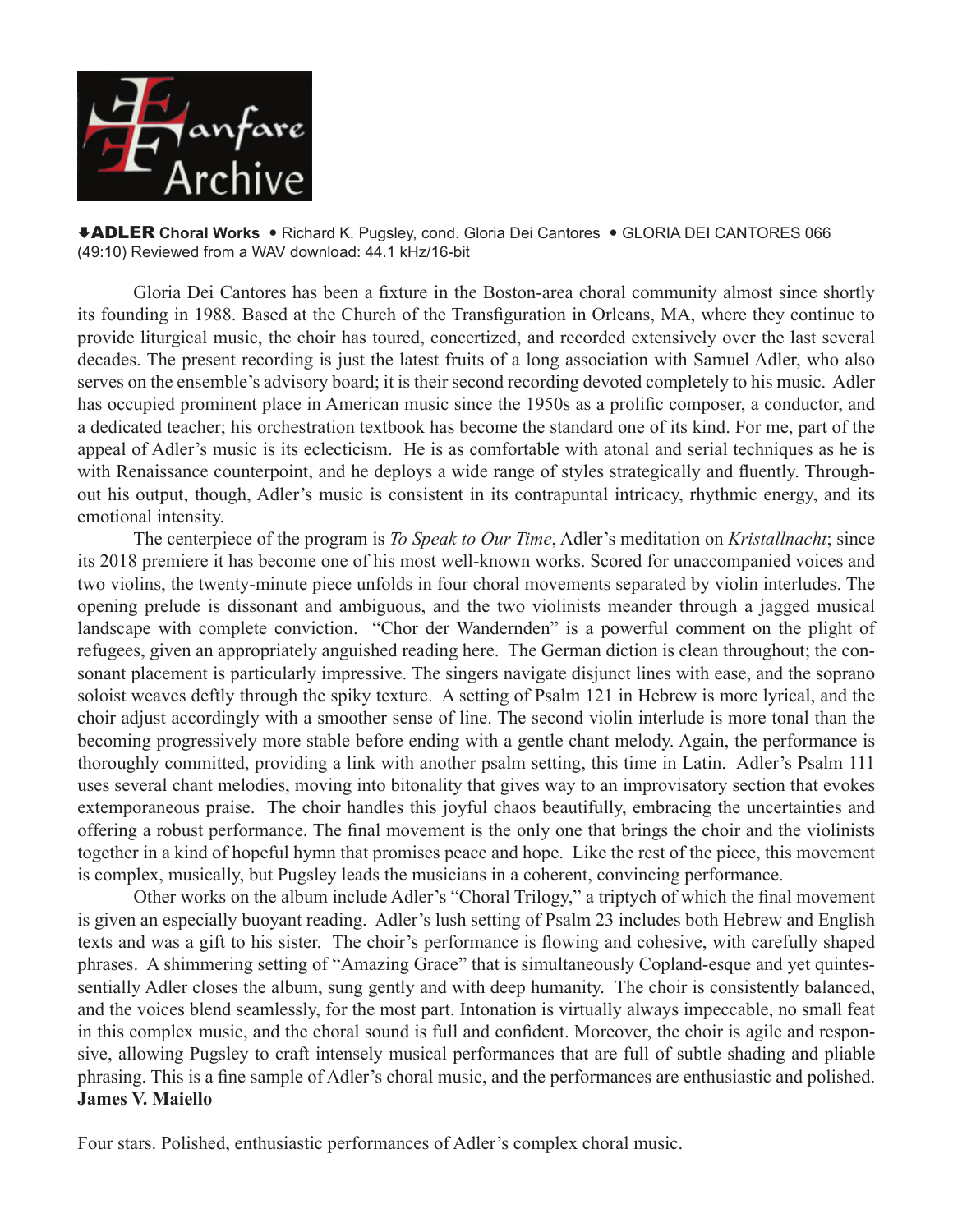

ADLER *A Hymn of Praise* 2,5*. Let Us Rejoice . My Beloved is Mine . Choral Trilogy*<sup>4</sup> *. Psalm 23*<sup>5</sup>*. To Speak to Our Time* <sup>1,3</sup>. How Sweet the Sound<sup>5</sup>. □ Richard K. Pugsley, cond; <sup>1</sup>Sr. Diana Shannon (sop); <sup>2</sup> Joshua Kanaga (ten); <sup>3</sup> Julianne Lee, <sup>3</sup> Lucia Linn (vn); <sup>4</sup> Clara Gerdes, <sup>5</sup> SharonRose Pfeiffer (org); Gloriae Dei Cantores □ GLORIAE DEI CANTORES 66

A new disc from Gloriae Dei Cantores (GDC), a marvelous choral ensemble based at the Church of the Transfiguration in Orleans, MA, surveys music by the American composer Samuel Adler (b. 1928). The major work on the release, *To Speak to Our Time*, also provides the disc's title. Scored for two violins and mixed chorus, *To Speak to Our Time* was commissioned by the Dresden Chamber Choir to commemorate the 80th anniversary of *Kristallnacht*. When *Kristallnacht* took place in 1938, Adler and his father, then living in Mannheim, Germany, barely escaped the Nazi attack. In *To Speak to Our Time*, Adler conveys "a message to society today of the plight of refugees worldwide [as] we must work for a world of peace." A Prelude and three Interludes, scored for the pair of violins, alternate with settings of a poem by Holocaust survivor Nelly Sachs (in German), *Psalm* 121 (Hebrew), *Psalm* 111 (Latin), and *Hymn* 10, paraphrased verses from *Isaiah* 60:15-20 (English). Both the texts and their musical settings portray a journey from pain and hopelessness to a serenity achieved with God's loving intervention. *To Speak to Our Time* is representative of the Adler choral works and their performances by GDC. Adler's harmonic world is eclectic and flexible, designed to reflect and illuminate the texts. For example, both the Prelude and ensuing *The Choir of Wanderers* (the Sachs poem) explore atonality. Adler also turns to chromaticism and diatonic expression at various moments, sometimes within the same piece. Again, the controlling factor is the text and its dramatic import. But regardless of the harmonic setting, Adler's writing for the chorus is unfailingly beautiful, expressive, lyrical, and respectful of the human voice's potential and limits. And when performed by the voices of GDC, the impact is both moving and radiant.

The remaining works are all on a similar and gratifyingly high level. *A Hymn of Praise* (1957), premiered by a multi-faith choir of a thousand voices, is based on the Jewish chant, *Yigdal*. Adler composed *Let Us Rejoice* (from *Psalm* 118:14-24), scored for women's chorus and handbells, for his daughter's college graduation in 1988, and her alma mater's Mount Holyoke College Women's Glee Club. *My Beloved is Mine*  (2013) was composed by Adler to commemorate GDC's  $25<sup>th</sup>$  anniversary. As Adler comments: "The love of a man to his beloved or as in Christian theology, the love of Christ for His Church should, in this case, be interpreted as the love of a composer for an organization which has been so supportive of his work." Adler's *Choral Trilogy* served to commemorate the retirement of Edward Weaver, for 20 years the choirmaster and organist at Eastminster Presbyterian Church in Stone Mountain, GA. As per the Church's request, Adler set three of Weaver's favorite scriptures (*Psalm* 22, *Romans* 8, and *Psalm* 149), and gave considerable prominence to the organ. *Psalm* 23 is a 90<sup>th</sup> birthday gift from Adler to his sister, Marianne. The concluding *How Sweet the Sound* is Adler's choral arrangement of *Amazing Grace*. Adler's publisher, Carl Fischer, commissioned the setting, with the request that it be in the spirit and style of Aaron Copland. Adler, a student of Copland's, achieves that goal, with a setting that evokes his teacher's arrangements of *Old American Songs*.

Throughout, the performances by GDC under the leadership of their Conductor/Director, Richard K. Pugsley, are exemplary for their tonal radiance, clear diction, and pristine ensemble. There is also an exuberance of spirit I find captivating. The joy of singing is apparent in every bar. The recording strikes an admirable balance of resonance and detail. Members of GDC provide the eloquent program notes. Texts and translations are also included. A marvelous disc in every respect. **Ken Meltzer**

5 Stars: Moving choral works by Samuel Adler, radiantly performed by Gloriae Dei Cantores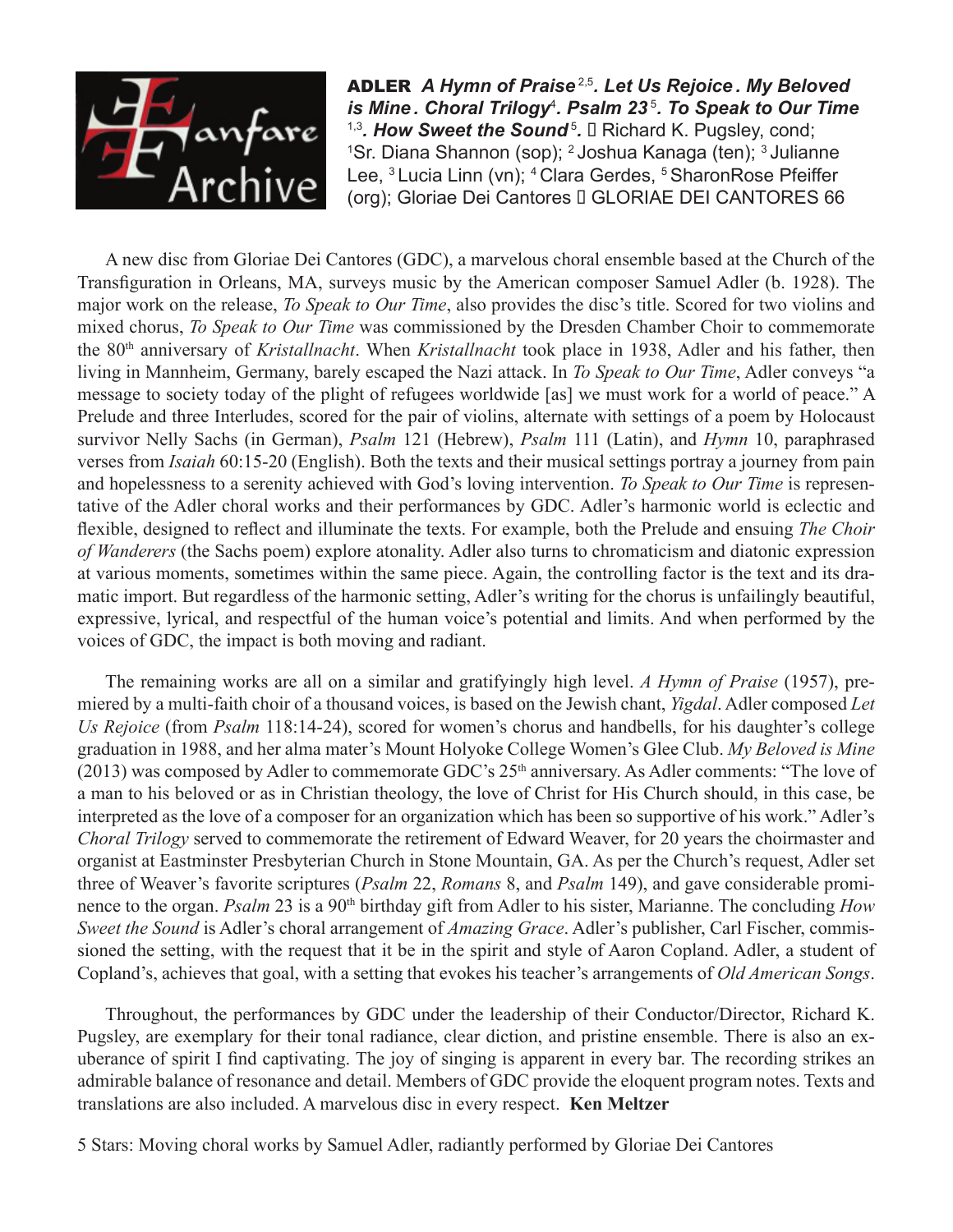## **ÉMusic**



To Speak to Our Time: Choral Works by SAMUEL ADLER

Richard K. Pugsley/ Gloriae Dei Cantores

CLASSICAL - 2022

Under Director Richard K. Pugsley, the US-based choir Gloriæ Dei Cantores has gained a reputation for its impeccable vocal blend as well as bold programming, including its recent championing of the music of Jewish composer Samuel Adler. Adler and his family escaped Nazi Germany in 1939, settling in the United States, where he went on to compose more than 400 works. European and American influences unite in his choral music, most notably in "Choral Trilogy", an ambitious work for choir and organ that nods to both Herbert Howells and Adler's teacher Aaron Copland. In "Psalm 23," Adler sets Hebrew and English texts, acknowledging both his heritage and adopted home in music of mesmerizing beauty. "To Speak to Our Time," commissioned for the 80th anniversary of Kristallnacht, brings the plight of refugees across the world into powerful focus.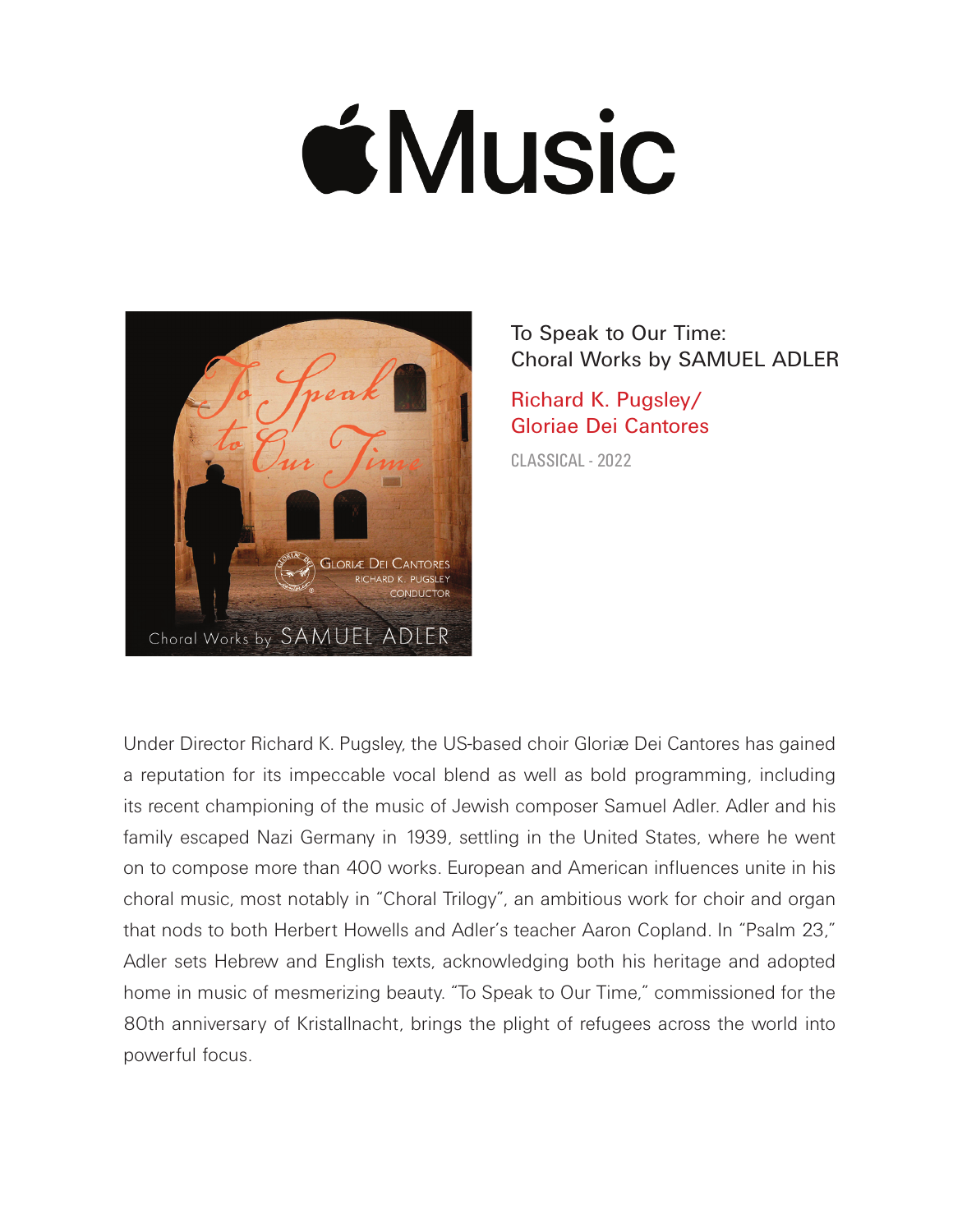

**ADLER** *A Hymn of Praise***.** *Let Us Rejoice***.** *My Beloved is Mine***.** *Choral Trilogy***.** *Psalm 23***.** *To Speak to Our Time***.** *How Sweet the Sound*Richard K. Pugsley, cond; Gloriæ Dei Cantores GLORIÆ DEI CANTORES 066 (SACD: 46:00)

Entitled *To Speak to Our Time*, this album of choral works of devotion speaks of composer Samuel Adler's core tenet that "Life is a Gift". After experiences at the hands of the Nazis at what is now known as "Kristallnacht," Adler and his family escaped Germany clutching a trunkful of music manuscripts.

Adler talks of the importance of setting sacred texts to him. He has worked closely with Gloriæ Dei Cantores for many years, and the conviction of their performances shines through. The texts celebrate the diversity of expression contained in the Biblical psalms, and also the joy. Certainly, the first two pieces (*A Hymn of Praise* and *Let Us Rejoice*) are decidedly celebrational, the latter encrusted with celestial-sounding handbells, while *My Beloved is Mine* (written to celebrate the 25th anniversary of Gloriæ Dei Cantores) introduces a sense of dialogue and transcendent beauty: particularly impressive here is the smoothness of the upper voices- legato.

The *Choral Trilogy* consists of "Why Have You Forsaken Me?"; "The Spirit Helps" and "Sing a new Song to God". Here the harmonic language becomes noticeably starker for the famous question "Why have you forsaken me" before "the Spirit helps us" (from Romans:8) furnishes some sort of answer. The idea here is that "nothing shall be able to separate is from the love of God," words which seem to be questioned by the somewhat troubled harmonies. Rightly so, of course: as humans, we should question everything. A jubilant finale seems to banish any doubts ("Sing a new song unto God"), the rhythms here are sprightly and coupled with a real harmonic understanding throughout, particularly in how Adler uses different levels of dissonance to illuminate the text.

Interestingly, Adler sets Psalm 23 in both Hebrew and English. Hebrew is a mystical language in and of itself and as a result the music seems to attain ever more profound depths. Harmonies are deep and appealing, with the organ seeming to deepen the sense of mystery. Tuning from the choir is, as so often with this group, astonishingly pure. Adler's Psalm 23 is around five minutes; far longer is *To Speak to Our Time*, which is cast in eight movements, comprising an instrumental prelude, a "Chor der Wandernden," settings of Psalms 121 and 111, two Interludes and a final "Hymn 10". The piece was written for the 80th anniversary of *Kristallnacht*. The "Chor der Wandernden" is remarkable, with sparse choral lines and textures coupled with solo vocal lines creating a sense of disorientation. It is interesting to hear a dancing string Interlude thereafter whose lighter rhythms seem to bleed into Psalm 121.The second Interlude is a string song of lament, while the strings join the choir in the final "Hymn10". Mirroring this is the way Adler's harmonic language itself seems a summation, or indeed a marrying, of consonance and dissonance. There is much beauty here, regardless of where one's beliefs might lie.

Finally, *How Sweet the Sound*; or, Adler's own setting of *Amazing Grace*. It is truly lovely, too. This is a disc for all lovers of choral music, and for all lovers of heartfelt compositions. Stunningly recorded, it is a sonic, mystical, treat. **Colin Clarke**

Five stars: This is a disc for all lovers of choral music, and for all lovers of heartfelt compositions